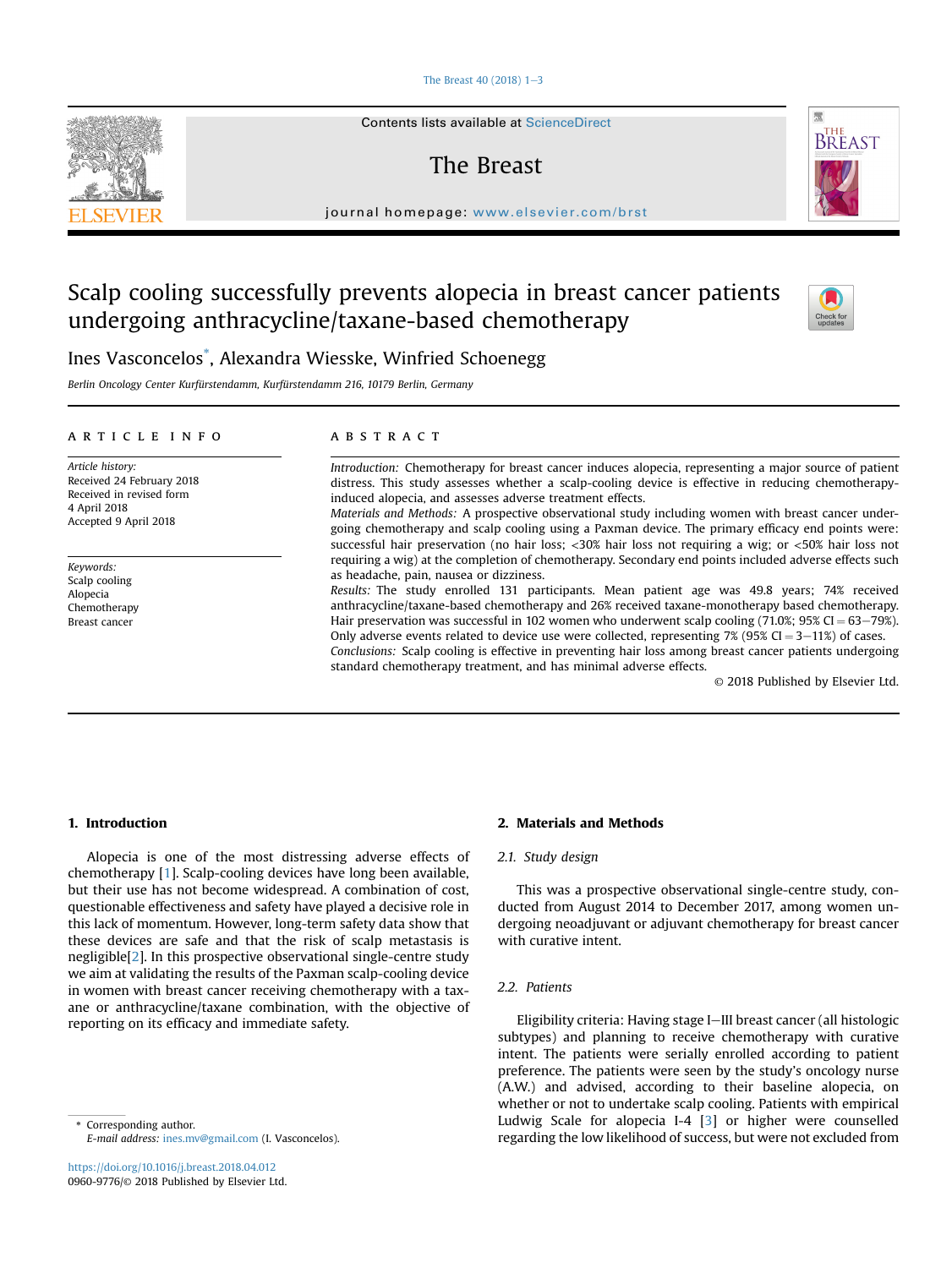the intervention.

Exclusion criteria: Prior chemotherapy, palliative chemotherapy.

Data collection: Alopecia assessments were completed at baseline and before each cycle of chemotherapy, by an oncology nurse and the participant. At each alopecia assessment, participants were asked if they felt the need to use a wig and/or a head-wrap.

## 2.3. Observed intervention

Scalp cooling: A Paxman scalp-cooling device was used. Scalp cooling was done 30 min prior to, during and 60 min after each taxane chemotherapy infusion, and 30 min prior to, during and 90 min after each anthracycline chemotherapy infusion.

#### 2.4. Outcomes

Primary efficacy end point: Successful hair preservation after completion of chemotherapy. Success was defined as: no hair loss; <30% hair loss not requiring a wig; or <50% hair loss not requiring a wig. Failure was defined as: >50% hair loss and/or requiring use of a wig (patient preference). The primary efficacy end point was assessed by the oncology study nurse, by empirical visual evaluation (A.W.). The decision to wear a wig or head-wrap was made by the patient, independent of the study nurse's evaluation. Participant withdrawals from the study were deemed treatment failures.

Primary safety end point: Anticipated adverse device effects, such as headache, pain, dizziness or nausea.

#### 2.5. Statistical analysis

Efficacy across different therapeutic regimens was compared by means of Kruskal-Wallis one-way analysis of variance. SPSS (version 21.0) software was used for all analyses.

## 3. Results

Between August 2014 and December 2017, 131 patients with stage I-III breast cancer underwent scalp cooling during chemotherapy in our centre, to prevent treatment-induced alopecia.

Mean patient age was  $49.8 \pm 11.3$  years (range 29-75); 26.0%  $(n = 34)$  of participants received taxane monotherapy-based chemotherapy, and 74.0% ( $n = 97$ ) received anthracycline/taxane combination based chemotherapy. Among these patients, the success rate was  $71.0\%$  (95% CI = 63–79%), meaning that 93 participants experienced <50% hair loss and not requiring a wig. Of the original participants,  $28.0\%$  (n = 37, 95% CI = 21-36%) withdrew and/or experienced hair loss of >50% and/or requiring the use of a wig, both of which were considered treatment failure. All but one patient with more than 50% hair-loss chose to wear wig  $(N = 28$ , concordance with study nurse evaluation 96.6%) and 28.6% of patients with less than 50% hair-loss chose to wear a wig ( $N = 9$ , considered treatment failure, concordance with study nurse evaluation 73.5%). None of the patients with 30% hair-loss chose to wear a wig (concordance with study nurse evaluation 100%).

Overall, 7.0% ( $n = 9$ , 95% CI = 3–11%) of participants withdrew from the intervention due to adverse effects (2 due to headaches, 1 due to nausea and 6 due to discomfort during the intervention).

The success rate was significantly different among the different chemotherapy regimens ( $p = .019$ ), with the highest success rates among those receiving taxane-monotherapy-based therapy (88.0% success rate,  $95\%$  CI = 77–100%), followed by those receiving weekly anthracycline/taxane-based therapy (76.0% success rate, 95%  $CI = 59-92%$ ) and three-weekly anthracycline/taxane-based therapy (59.0% success rate, 95% CI =  $46-71%$ ). The low number of patients receiving carboplatin-anthracycline combination ( $n = 5$ ) precludes analysis of individual success rates. The detailed perceived hair loss, according to the different chemotherapy regimens is presented on Table 1.

## Table 1

Rates of perceived hair loss according to the different chemotherapy regimens administered.

|                                                                                                                                  | $\%$ (n)        |
|----------------------------------------------------------------------------------------------------------------------------------|-----------------|
| Age                                                                                                                              | Mean 49.8 years |
| Chemotherapy regimen                                                                                                             |                 |
| Epirubicin 90 mg/m <sup>2</sup> , cyclophosphamide 600 mg/m <sup>2</sup> q3w, followed by paclitaxel 80 mg/m <sup>2</sup> q1w    | 48.1 (63)       |
| No perceived hair loss                                                                                                           | 14.3(9)         |
| <30% perceived hair loss                                                                                                         | 22.2(14)        |
| <50% perceived hair loss                                                                                                         | 30.2(19)        |
| >50% perceived hair loss                                                                                                         | 33.3(21)        |
| Epirubicin 30 mg/m <sup>2</sup> , cyclophosphamide 200 mg/m <sup>2</sup> weekly, followed by paclitaxel 80 mg/m <sup>2</sup> q1w | 22.1(29)        |
| (reserved for patients who did not tolerate the standard regimen, or for elderly patients with poor performance status)          |                 |
| No perceived hair loss                                                                                                           | 6.9(2)          |
| <30% perceived hair loss                                                                                                         | 55.1(16)        |
| <50% perceived hair loss                                                                                                         | 20.7(6)         |
| >50% perceived hair loss                                                                                                         | 17.2(5)         |
| Paclitaxel 80 mg/m <sup>2</sup> weekly (with pertuzumab and trastuzumab at standard dosage                                       | 26.0(34)        |
| No perceived hair loss                                                                                                           | 41.1(14)        |
| <30% perceived hair loss                                                                                                         | 35.3(12)        |
| <50% perceived hair loss                                                                                                         | 17.6(6)         |
| >50% perceived hair loss                                                                                                         | 5.8(2)          |
| Epirubicin 90 mg/m <sup>2</sup> , cyclophosphamide 600 mg/m <sup>2</sup> q3w, paclitaxel 80 mg/m <sup>2</sup> weekly, combined   | 3.8(5)          |
| with carboplatin AUC 2 on day 1 and day 8 of cycle                                                                               |                 |
| No perceived hair loss                                                                                                           | 0               |
| <30% perceived hair loss                                                                                                         | $\Omega$        |
| <50% perceived hair loss                                                                                                         | 80(4)           |
| >50% perceived hair loss                                                                                                         | 20(1)           |
| Hair preservation (Global)                                                                                                       |                 |
| No perceived hair loss                                                                                                           | 19.1(25)        |
| <30% perceived hair loss                                                                                                         | 32.1(42)        |
| <50% perceived hair loss                                                                                                         | 26.7(35)        |
| >50% perceived hair loss                                                                                                         | 22.1(29)        |